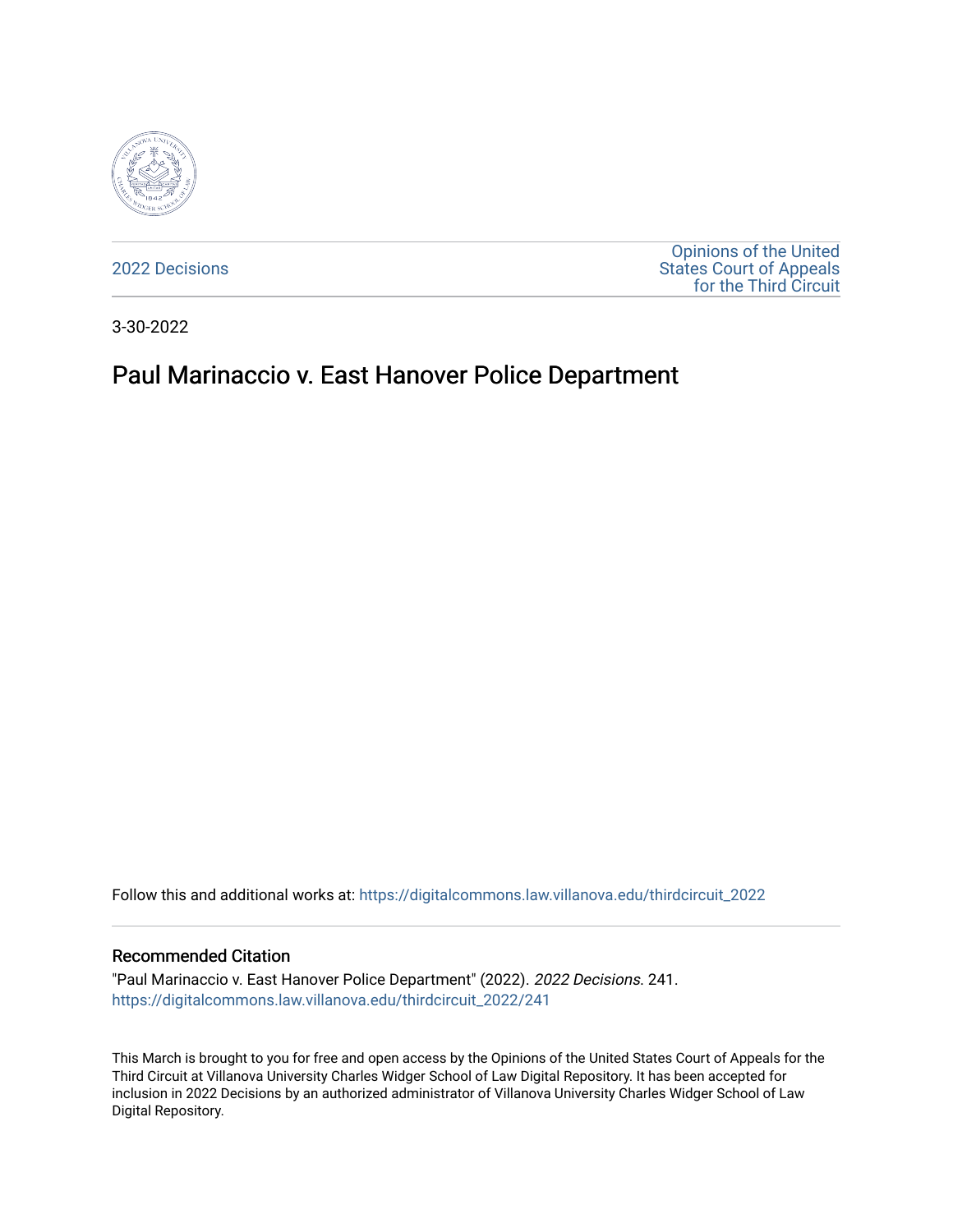### **NOT PRECEDENTIAL**

### UNITED STATES COURT OF APPEALS FOR THE THIRD CIRCUIT

No. 20-2677  $\mathcal{L}_\text{max}$ 

## PAUL MARINACCIO, Appellant

v.

EAST HANOVER BOARD POLICE DEPARTMENT; TOWNSHIP OF EAST HANOVER; PAULA MASSARO; POLICE CHIEF CHRISTOPHER CANNIZO; CAPTAIN JACK AMBROSE; POLICEMAN ROBERT CHIAZZO; POLICEMAN TED PRIBULLA; POLICEMAN DANIEL MCCLURE; POLICEMAN DELLA PIAZZA; POLICEMAN MATTHEW CERRATO; POLICEMAN HAWISZCZAK; POLICEMAN ROBERT JORDAN; POLICEMAN ZAMOJOWSKI; POLICEMAN DONNARD JUSTIN; POLICEMAN KEITH GUNTHER; POLICEMAN MICHAEL LIOTTA; POLICEMAN BRIAN STEVENS

> On Appeal from the United States District Court for the District of New Jersey (D.C. Civil Action No. 2-18-cv-15443) District Judge: Honorable Madeline C. Arleo

 $\mathcal{L}_\text{max}$ 

Submitted Pursuant to Third Circuit LAR 34.1(a) December 24, 2020 Before: CHAGARES, PHIPPS, and COWEN, Circuit Judges

> (Opinion filed: March 30, 2022)  $\mathcal{L}_\text{max}$

## OPINION\*  $\frac{1}{2}$

<sup>\*</sup> This disposition is not an opinion of the full Court and pursuant to I.O.P. 5.7 does not constitute binding precedent.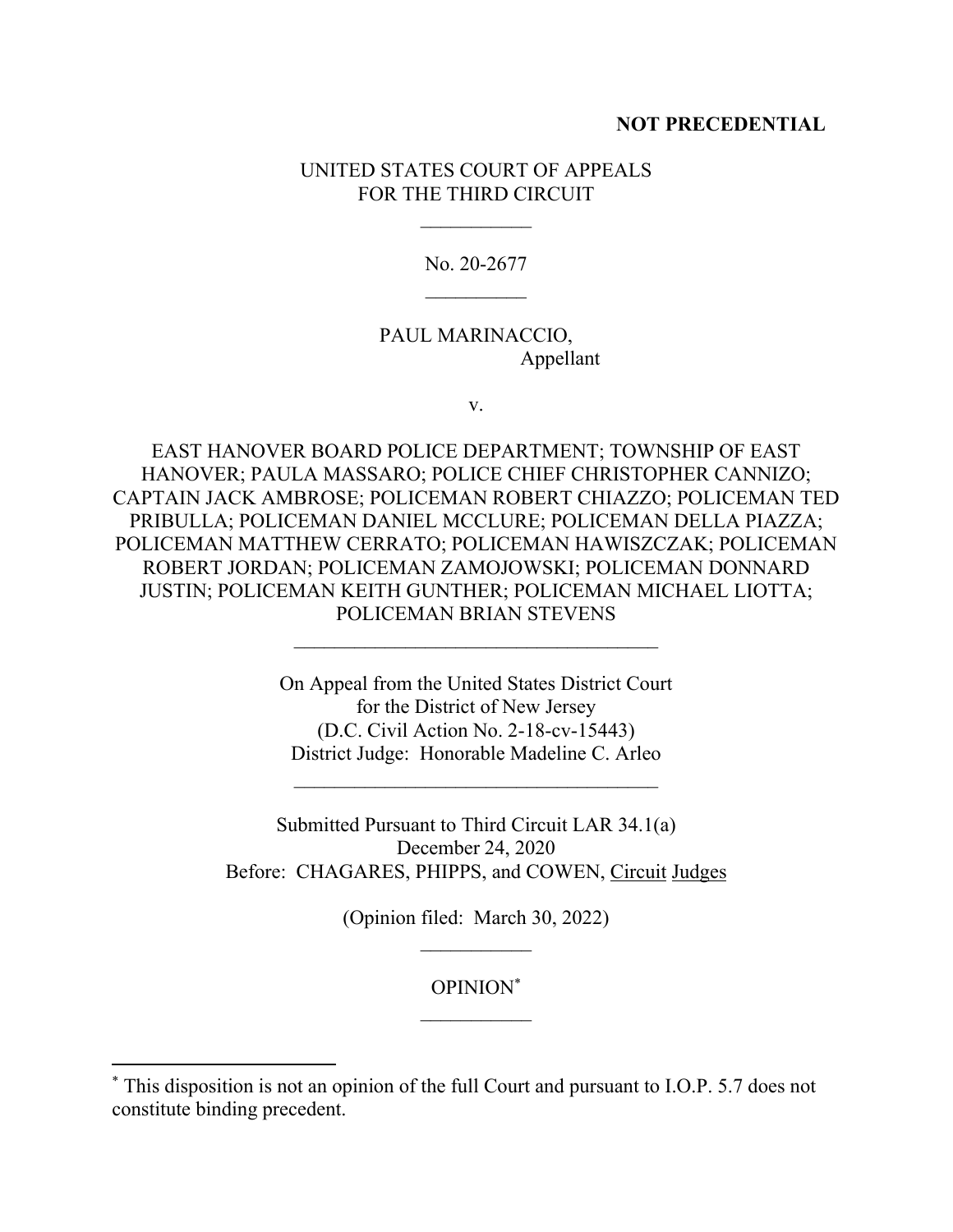#### PER CURIAM

 Appellant Paul Marinaccio filed a complaint in the Superior Court of New Jersey against East Hanover Township, the East Hanover Police Department, and numerous officers therein, which was later removed to the District of New Jersey.<sup>1</sup> Marinaccio alleged that he was given a citation for violating East Hanover Ordinance 155-9A, which restricts persons from parking vehicles on East Hanover streets between 2:00 a.m. and 6:00 a.m. He pled not guilty to the offense, but was convicted at a bench trial in municipal court and ordered to pay a total of \$50. After the municipal trial, Marinaccio claimed that the police department and various officers violated his constitutional rights under the First, Fourth, and Fourteenth Amendments (as well as a number of state laws) for a number of reasons, including that there were allegedly no signs on the street informing of the restriction and that the Township "blocked [his] access to the evidence of defendants' violations" when he filed an internal police department claim. He sought money damages, as well as an injunction abolishing Ordinance 155-9A.

The District Court granted the defendants' motion for summary judgment and held that there were no constitutional violations and that East Hanover could not be held liable under Monell v. Department of Social Services of City of New York, 436 U.S. 658 (1978). It also declined to exercise supplemental jurisdiction over the various state claims. The District Court dismissed the case, and this appeal followed.

<sup>&</sup>lt;sup>1</sup> Though it was styled as a class action complaint and contained a section discussing the class action requirements, we agree with the District Court that Marinaccio intended to also bring the claims individually. He does not challenge the District Court's treatment of the class action portion of his complaint.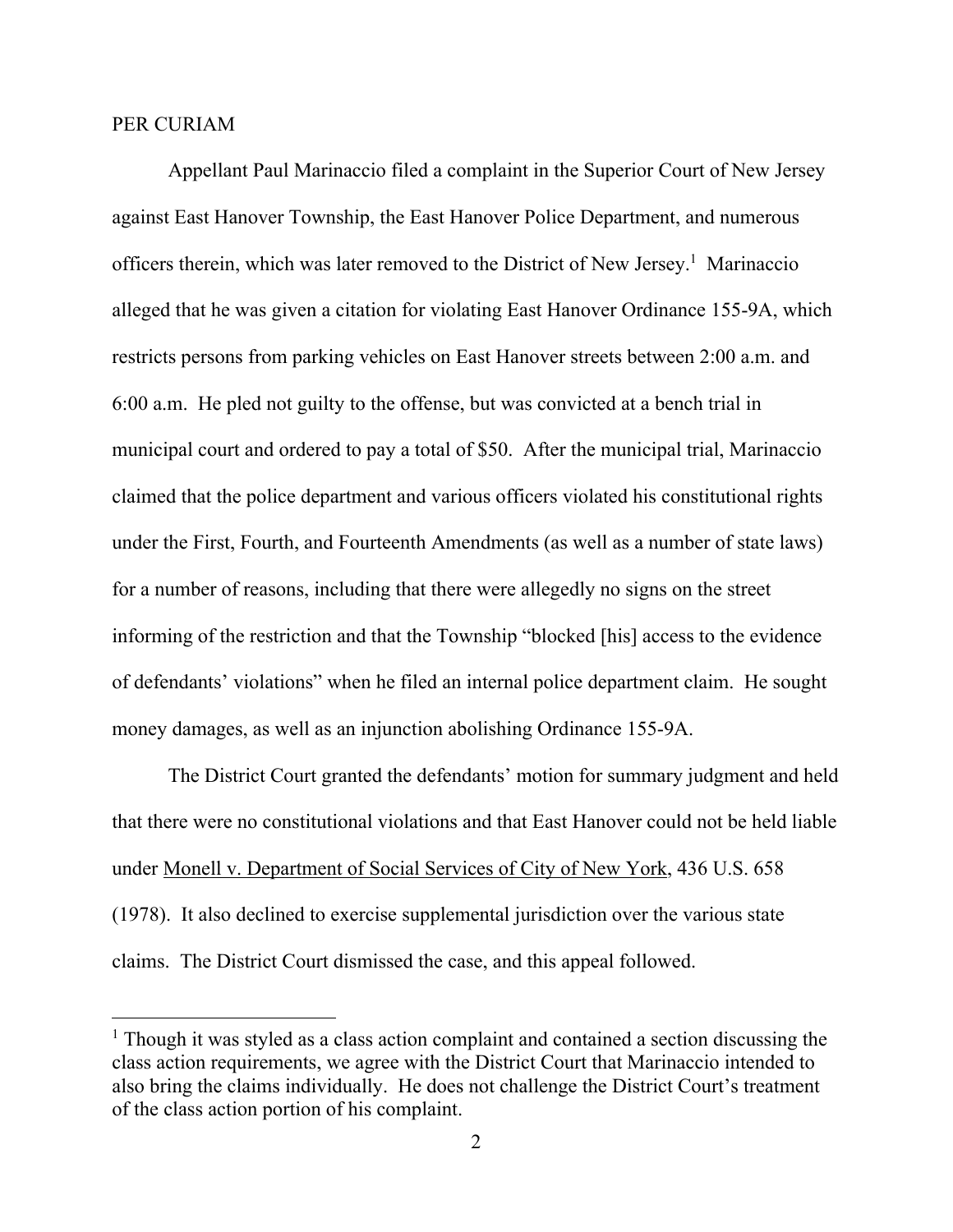We have jurisdiction under 28 U.S.C. § 1291, and we review the District Court's order granting the defendants' motion for summary judgment de novo. See Tundo v. County of Passaic, 923 F.3d 283, 286 (3d Cir. 2019). Summary judgment is appropriate "if the movant shows that there is no genuine dispute as to any material fact and the movant is entitled to judgment as a matter of law." Fed. R. Civ. P. 56(a).

Here, the District Court properly considered the evidence presented and granted the defendants' motion. Marinaccio's First Amendment claim centers around the police department's alleged refusal to provide him with documents. It appears that, by way of an internal police department claim filed before the complaint in this case was filed, Marinaccio requested documents and videos relating to the enforcement of Ordinance 155-9A. He claimed that he was not provided with any of the evidence he requested. Such a claim was not properly brought under the First Amendment.<sup>2</sup> See Houchins v. KQED, 438 U.S. 1, 15 (1978) (plurality opinion) (explaining that the First Amendment does not "mandate[] a right of access to government information or sources of information within the government's control"); id. at 16 (Stewart, J., concurring in the judgment) (stating that the First Amendment "do[es] not guarantee the public a right of access to information generated or controlled by the government").

To the extent that Marinaccio challenged his \$50 fine as a seizure under the Fourth Amendment, that claim fails because he did not show (or even argue) that the imposition

 $2$  Though Marinaccio argues on appeal that he intended to bring this claim under the New Jersey Open Public Records Act, the District Court properly declined to exercise jurisdiction over his state law claims, as is addressed *infra*.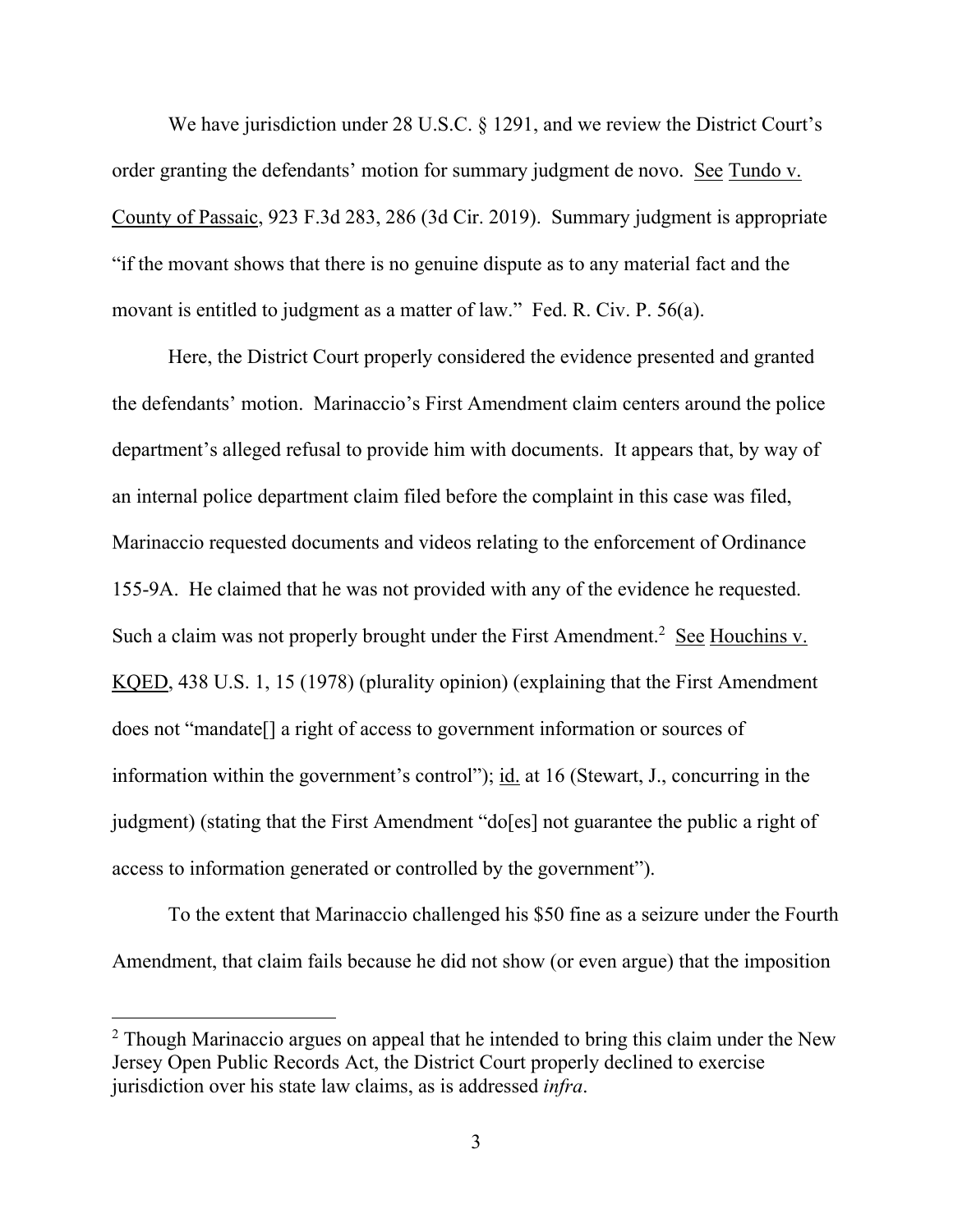of the fine was "unreasonable." See Terry v. Ohio, 392 U.S. 1, 9 (1968) ("[T]he Constitution forbids [] not all searches and seizures, but *unreasonable* searches and seizures." (emphasis added) (quoting Elkins v. United States, 364 U.S. 206, 222 (1960)). The relatively small sum was assessed after a municipal trial in which Marinaccio was able to present his arguments about the Ordinance. Marinaccio also failed to allege or provide any evidence that his vehicle had been subject to a seizure under the Fourth Amendment as the government merely threatened to seize it. See Brown v. Muhlenberg Twp., 269 F.3d 205, 209 (3d Cir. 2001) ("A Fourth Amendment 'seizure' of personal property occurs when there is some meaningful interference with an individual's possessory interests in that property." (internal citation omitted)). And, to the extent that he intended to bring a malicious prosecution claim under the Fourth Amendment based on his traffic citation, Marinaccio cannot prove that he ultimately prevailed in state court, see Johnson v. Knorr, 477 F.3d 75, 82 (3d Cir. 2007), because he was convicted at a bench trial in municipal court.

The Fourteenth Amendment includes protections for both procedural and substantive due process. See, e.g., Town of Castle Rock v. Gonzales, 545 U.S. 748, 755 (2005). Marinaccio stated in his complaint that his substantive rights under the Due Process Clause were violated. To establish a substantive due process claim under § 1983, Marinaccio had to prove that (1) the particular interest at issue is protected by the Fourteenth Amendment, and (2) the government's deprivation of that protected interest shocks the conscience. Chainey v. Street, 523 F.3d 200, 219 (3d Cir. 2008). Regardless of whether he was asserting a liberty interest grounded in the parking restrictions or a